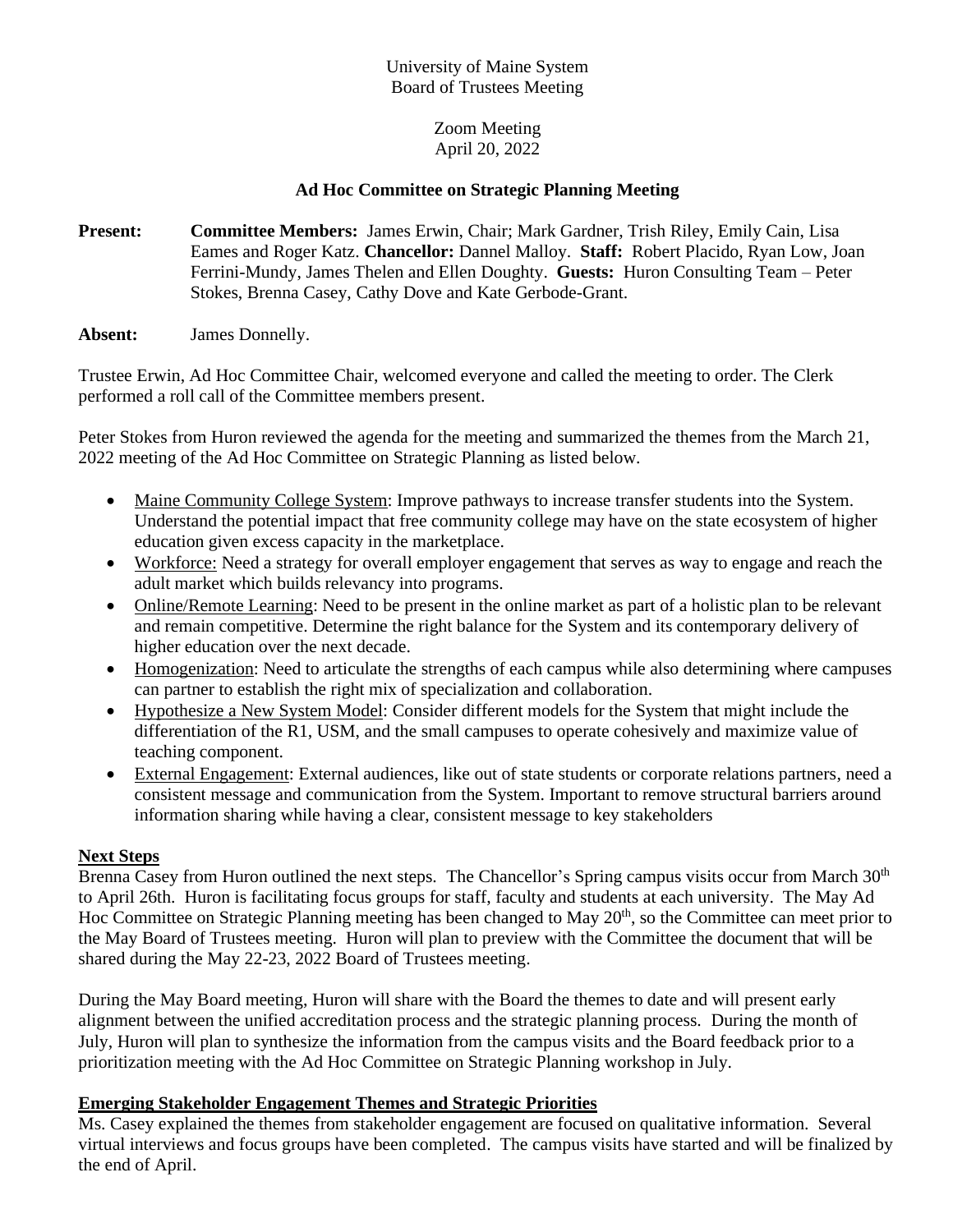## Representative Strategic Planning Taxonomy

Strategic plans are commonly structured around the following elements, and the content of a plan can be populated by addressing the key questions associated with each element.

- Mission: What is our broad mission or purpose?
- Values: What are the values that inform our mission?
- Vision: To what end should we direct our efforts and resources?
- Vertical Strategic Priorities: What discrete and distinct lanes of activity will primarily help us realize our vision?
- Horizontal Strategic Priorities: What cross-cutting areas of action will infuse multiple verticals and help us realize our vision?
- Initiatives: What are the key initiatives to realize our vision for this period?
- Measures: How will we know we are successful?
- Critical Enablers: What capabilities and resources will be required to support implementation?

As the strategic planning process continues, Huron will begin to categorize and expand themes to fit these core taxonomy elements.

#### Themes to Date

Kate Gerbode-Grant from Huron explained the follow themes that have emerged so far.

*Strengths:* How can the System leverage its strengths for future success? What is the right balance of scaling some strengths across the System versus preserving strengths for a specific university?

### State of Maine Assets

Composed of distinct geography, resources, and industries, Maine is an ideal location for scholarship, teaching, and research. UMS universities are embedded in local communities and economies across the state provide access to diverse and unparalleled educational experiences.

#### Connectedness

The familiar nature of an interconnected state and student-centric communities allows for direct and relatively easy access to state leaders and small businesses, allowing students and faculty to enhance experiential learning and research opportunities.

#### Signature Attributes

The University of Maine System has distinct offerings including Maine Law, (the only law school in Maine), a degree in aviation, and research in areas like offshore wind that are competitive advantages.

#### Affordability

When asked about strengths of the System, stakeholders consistently pointed to the affordability of an education from a University of Maine institution as a key strength.

#### Research and Development

UMS has a high volume of research in partnership with the state. UM's R1 designation allows for new and wide-ranging research opportunities while supporting the universities acting like local think tanks

### Economic and Cultural Engines

Universities are economic and cultural drivers in their local communities. They enable deep partnerships for economic development, workforce pipelines and community building.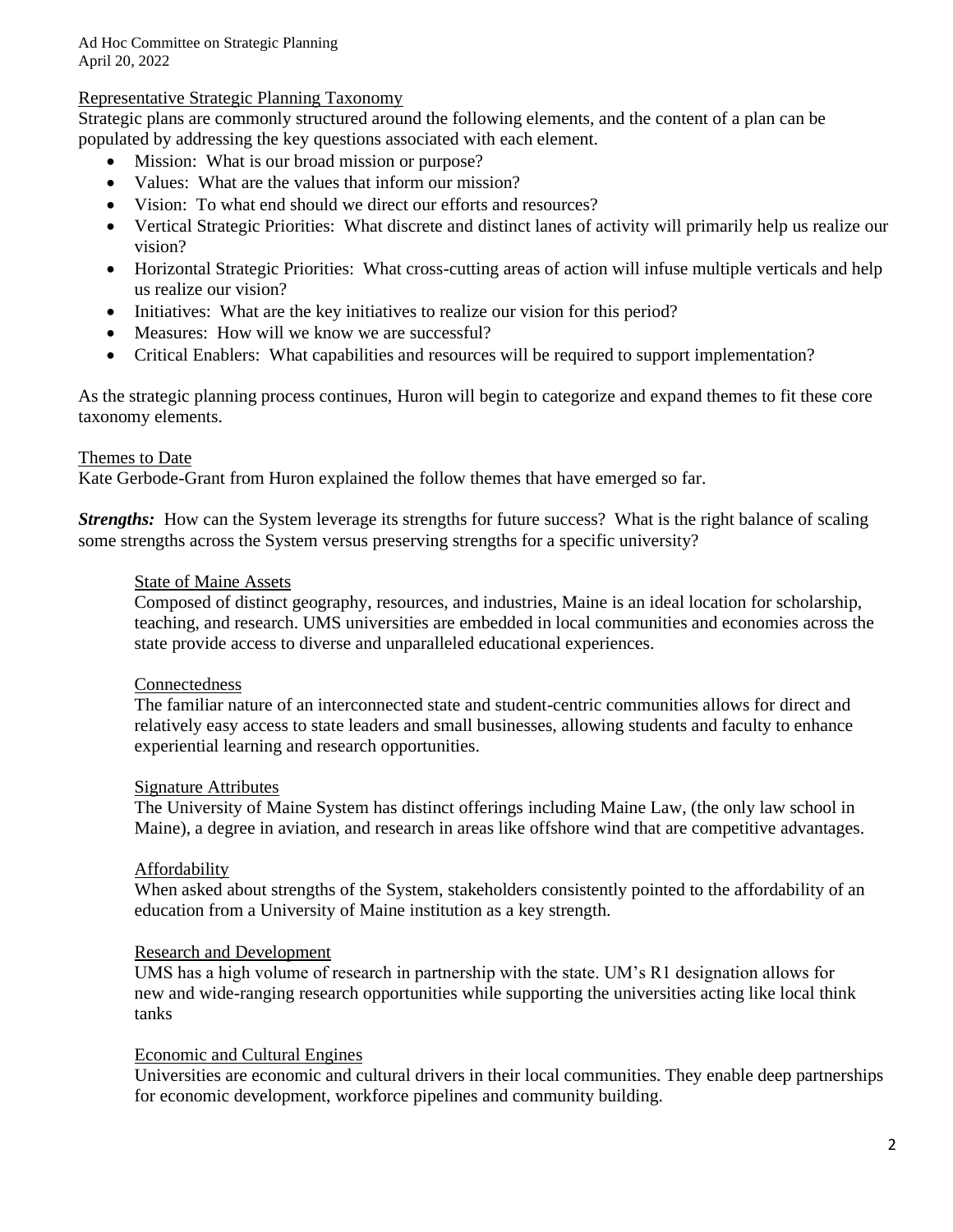### Administrative Integration

UMS has integrated administrative services (e.g., IT, HR, Enrollment). Unified Catalog will expand this integration to academic and student spheres.

## Existing Collaborations

Current collaborative efforts in academic disciplines including cybersecurity, nursing, and education, or in endeavors like the Maine Geospatial Institute or the Rural Practice Clinic, act as scalable blueprints for comprehensive, future collaboration across the System.

*Challenges:*Stakeholders alluded to various structural impediments that prevent collaboration at UMS. What are these structural or cultural roadblocks that hinder collaboration?

## Scale and Scope

UMS evolved over time to serve a geographically large state and is now composed of institutions that are strikingly disproportionate in size, type, and location/distance. As a result, institutions fall to one extreme leading to tensions over division and allocation of resources.

## Financial Sustainability

UMS universities rely on System stabilization fund to subsidize operating deficits facing declining enrollments which are a key source of revenue. Many stakeholders desire a system that is financially sustainable.

## UMS Brand

External stakeholders lack clarity about the composition of the System, how to access it, its distinct value, and its impact on the state. Internally, the structure and benefits derived from the System are unclear to some.

#### Demographic Declines

UMS faces a demographic cliff of traditional aged students which is exacerbated by marketplace competition and declining interest in rural education. A shrinking demography also poses negative implications for state funding as the number of taxpayers decreases.

## Internal & External Competition

UMS faces external competition in the marketplace from the Maine Community College System (MCCS) and private in-state peers. Internal competition exists as a result of current budget model and funding structures which drives competition for revenue and resources.

#### Campus Autonomy

Several universities envision a structure where they have an equal voice and individual autonomy balanced with system-level support. Others indicate that a fully integrated, centralized structure where everyone focuses on the effective whole will promote future success.

## Communication & Trust

Opportunity exists to improve the flow, frequency, and transparency of communications. Stakeholders indicated the removal of silos would enable candid decision-making processes and alleviate ill feelings that exist between campuses.

#### Culture & Collaboration

Interviewees noted few incentives to collaborate among universities and that a collective "we" approach is not universal, but rather is concentrated in programs or initiatives across the System due to structural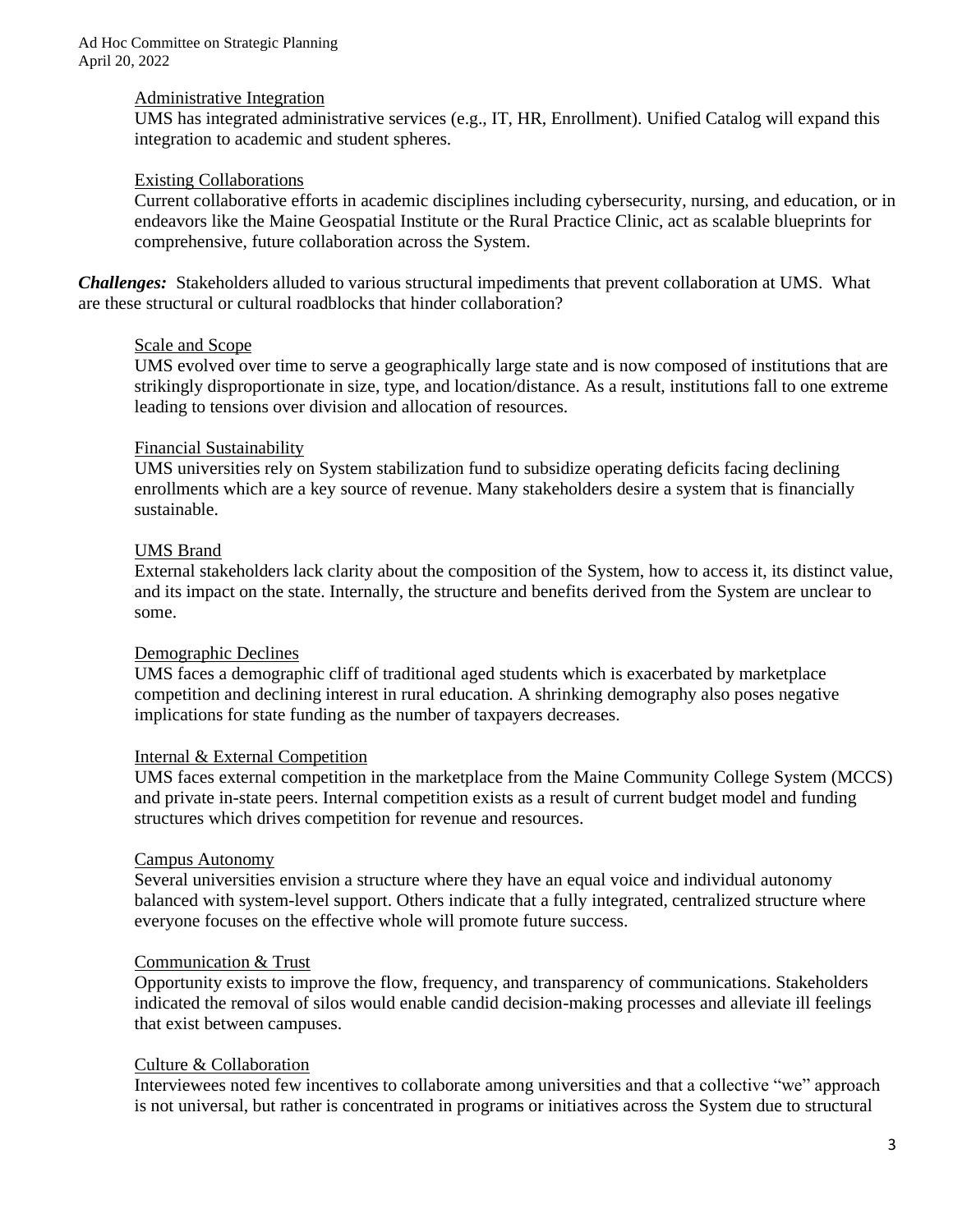disincentives like the current budget model. Related, stakeholders identified competition for resources between universities leading to mistrust.

*Strategic Priorities*: What initiatives or specific tactics might the System implement under each of the broad focus areas?

## Research & Economic Development

Leverage the recent R1 designation of UM to deploy greater resources within the System to support R&D that will elevate research across the System with direct impact on the future of Maine's economic and workforce development priorities.

## Retention, Persistence, Completion

Build a blueprint at the System-level that universities deploy locally to support the specific needs of their students in retention, persistence, and completion. Make strategic investments in areas like student affairs that improve the student experience.

## Cost-Efficiency

As UMS flexes to align with supply and demand, the System must develop cost efficiencies across the system to support future financial sustainability and deliver on its mission.

## Adult Market

Many believe that UMS is missing an opportunity to tap more deeply into the adult market. This can be done by scaling existing assets and programs (e.g., UMA and 8 Centers that exist across the state and the UMPI YourPace program).

### Workforce Development

Scale existing assets or build new models to meet workforce needs with new partnerships or customizable education for businesses and organizations. Attract and retain new talent and residents to the state.

## Cross-Collaboration

Formalize and incentivize channels to collaborate that enable building academic capacity, connection to the research infrastructure, academic portfolio growth, and resource sharing among faculty. UA, including the Unified Catalog, sets the System up for broader collaboration among universities and supports students accessing resources and opportunities seamlessly based on their needs and interests.

#### Leverage Unique Assets of Maine

With cross-campus collaboration as the vehicle, develop System-wide traveling degree, academic, or experiential learning opportunities for students to benefit from the unique strengths of UMS universities and their distinct geographic locations with programs in tourism, education, nursing, environmental sustainability, and/or rural education.

#### Aging Infrastructure

Capital investments to modernize aging plant at smaller universities and develop strategic investments to support fiscal sustainability.

#### Academic Innovation built for future students

Reinvent the semester model with shorter academic terms, deliver programs in parallel with the seasonality of the state's economies, or explore different delivery models to meet needs of the "posttraditional" student. Build academic pathways that increase the flow of undergraduates to graduate programs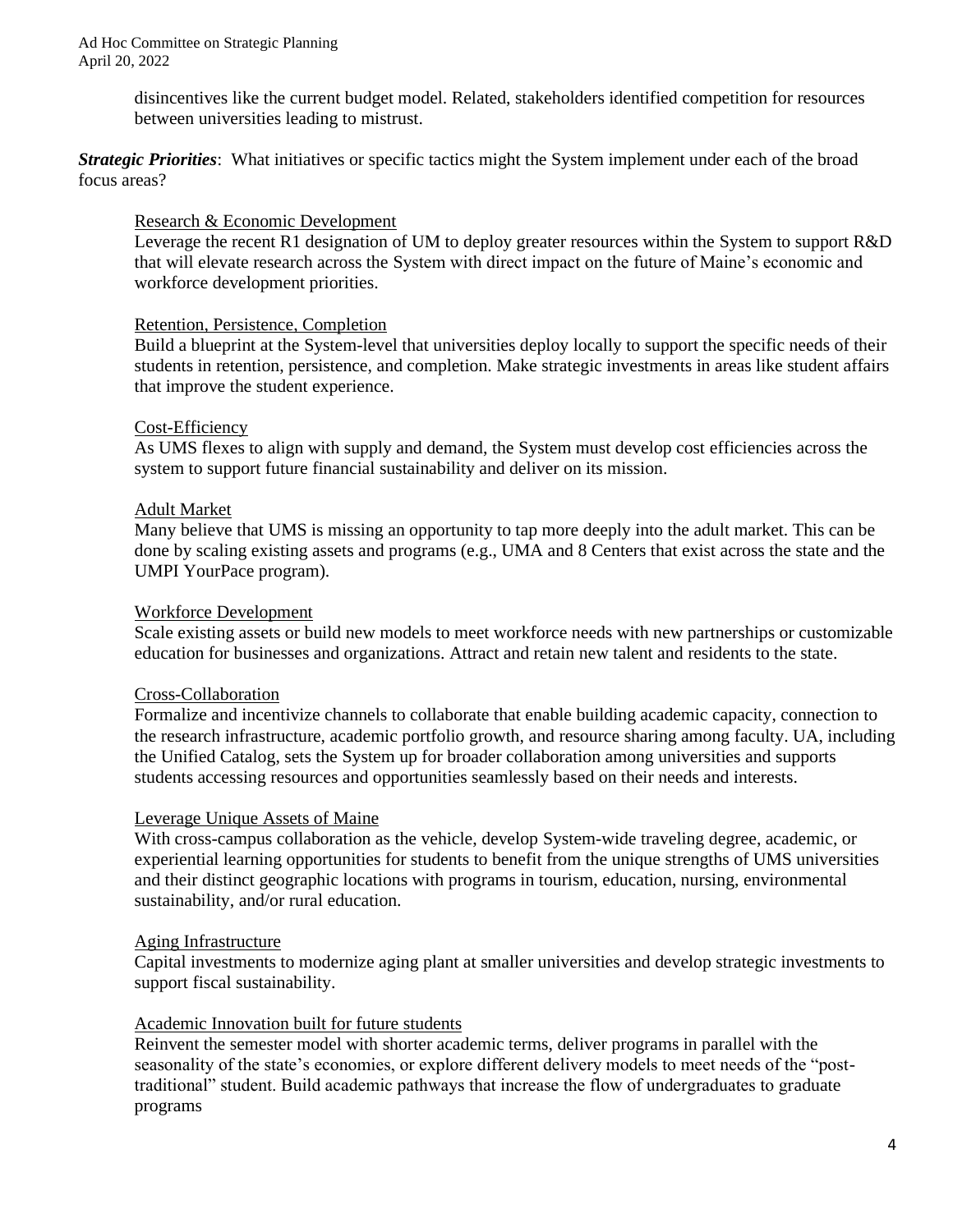*Role of the System Office*: What is the role of the System Office? Who is responsible for what and how does the governing body of the System work with the universities? How does the role of the System Office change with Unified Accreditation?

## Governance and Shared Resources

System supports universities through transparent governance and prioritization of aggregate resources and management of universal and cost-effective shared services, policies, and procedures that are consistent across all institutions

## State Advocacy for Higher Education

The System should advocate with a unified voice for equitable state investment in higher education for financial sustainability and affordable postsecondary education by demonstrating the ROI of the university System for the state by meeting workforce needs.

## Statewide Objectives achieved with Local Solutions

System should focus on statewide objectives by incentivizing collaboration while enabling universities to deploy local, tailored strategies that connect to the overarching System goals.

In a future Committee meeting, Huron will dedicate time to discussing the "Potential Roles of the System Office" in context of these themes in more detail. The Committee will be asked to reflect on the current role and structure of the System Office and the potential future role that it could play in advancing the System's objectives.

The Committee discussed themes that surprised them and issues that were not raised as part of the stakeholder engagement. The Huron Team is working with Chancellor Malloy and Vice Chancellor Thelen on the external stakeholder engagement. It was suggested that members of the Education and Cultural Affairs Committee as well as several legislators should be included in the external stakeholder group.

With scarce State resources, an issue was raised that UMS should focus more on coordination with the MCCS and less about competition. A concern was raised that the Data Book does not include anything about the strength of our programs, how they are driving the State's economy and preparing students for the workforce. There should be a component in the Data Book that tells the UMS story to add value.

Cathy Dove from Huron asked the Committee if they were surprised that DEI was not a clear theme. The Committee was not surprised. Mr. Stokes commented that during the student sessions at UM, 25 students attended, and USM, 2 student attended, DEI was raised as a priority.

## System-level CEO Advisory Group

The Committee discussed the potential for a System-level CEO advisory group for the Chancellor. The role of this group would be to support and guide UMS in setting and achieving priority outcomes and ensuring the need of Maine's employers are continuously brought to the table. Trustee Erwin explained that there is a need for institutionalized flow of information back and forth with the business community that drives the Maine economy. The business leaders need to be partners with UMS in a formal System-level process to accomplish a shared vision of the future needs of the State. The campuses have a process for business engagement but there is not a holistic, System-level approach. The Committee discussed various aspects of this advisory group include the role of the System.

## **Data Book Implications and Finalization**

Ms. Casey explained that the Data Book has been updated to incorporate the feedback from the March Ad Hoc Committee meeting. Upon receipt of the feedback from the meeting today, the Data Book will be finalized and published.